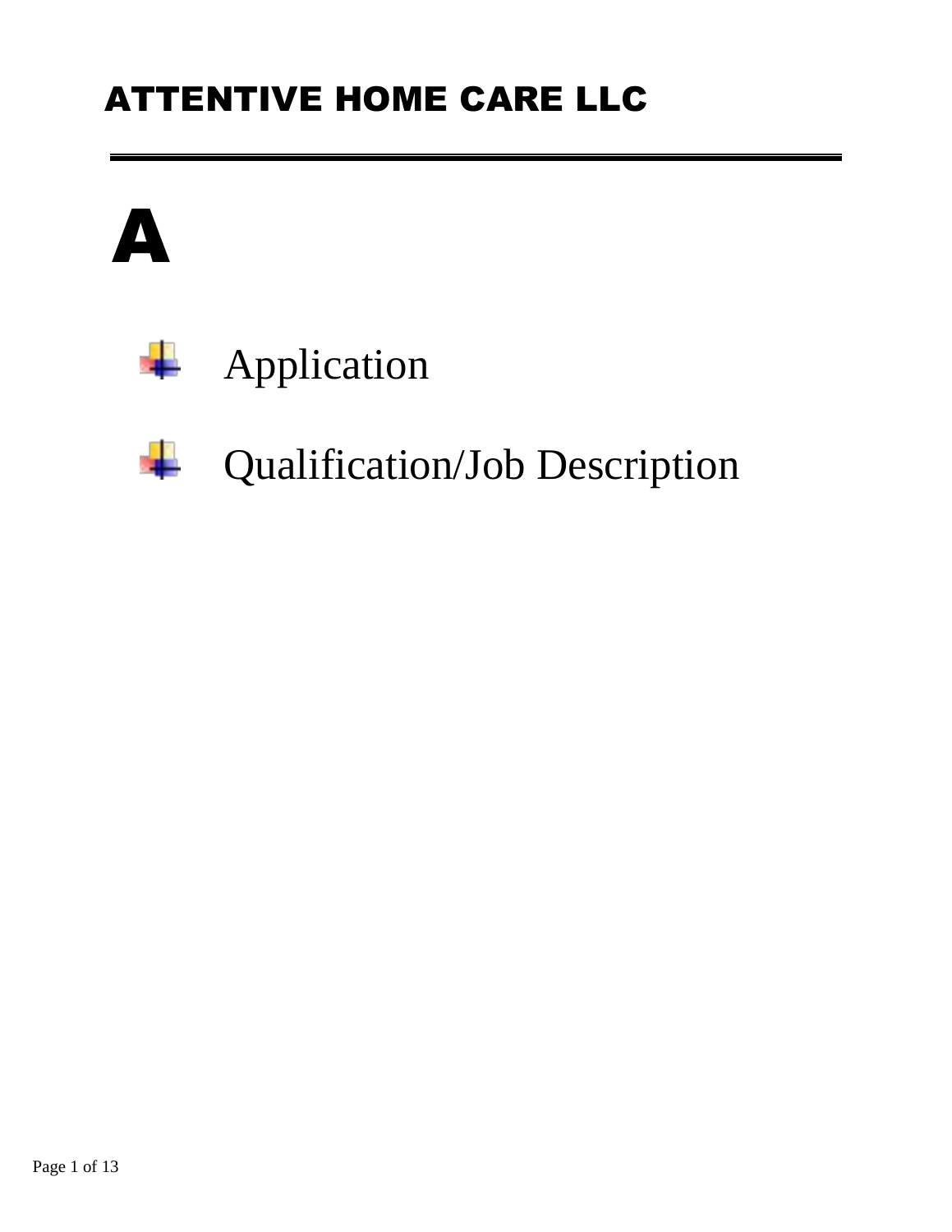### **attentive home carellc**

#### **APPLICATION FOR EMPLOYMENT**

|    | Print Full Name                                                                               |  |                                 |
|----|-----------------------------------------------------------------------------------------------|--|---------------------------------|
|    |                                                                                               |  |                                 |
|    |                                                                                               |  |                                 |
|    |                                                                                               |  |                                 |
|    |                                                                                               |  |                                 |
| 1. | Documents required with this application (All)<br>Thoroughly completed employment application |  | <b>Check if attached</b><br>( ) |
| 2. | Current Professional License (Signed), if any                                                 |  | ( )                             |
| 3. | Current CPR card/First Aid (Signed)                                                           |  | ( )                             |
| 4. | PPD/Chest X-Ray /Medical                                                                      |  | ( )                             |
| 5. | Employment Eligibility Verification (Form I-9)                                                |  | ( )                             |
| 6. | Two employment reference forms or letter (phone#included)                                     |  | ( )                             |
| 7. | One personal reference form or letter (phone # included)                                      |  | ( )                             |
| 8. | Driver's License/ State Issue ID card (Signed)                                                |  | ( )                             |
| 9. | Copy of Social Security Card (Bring original signed copy to interview)                        |  | ( )                             |
|    | 10. One year of experience working in the field                                               |  | ( )                             |
|    | 11. Background Check (a must)                                                                 |  | ( )                             |
|    | 12. Any other information you have for employment                                             |  | $\left( \right)$                |

If you do not have all the documents above, please tell us when it will be available: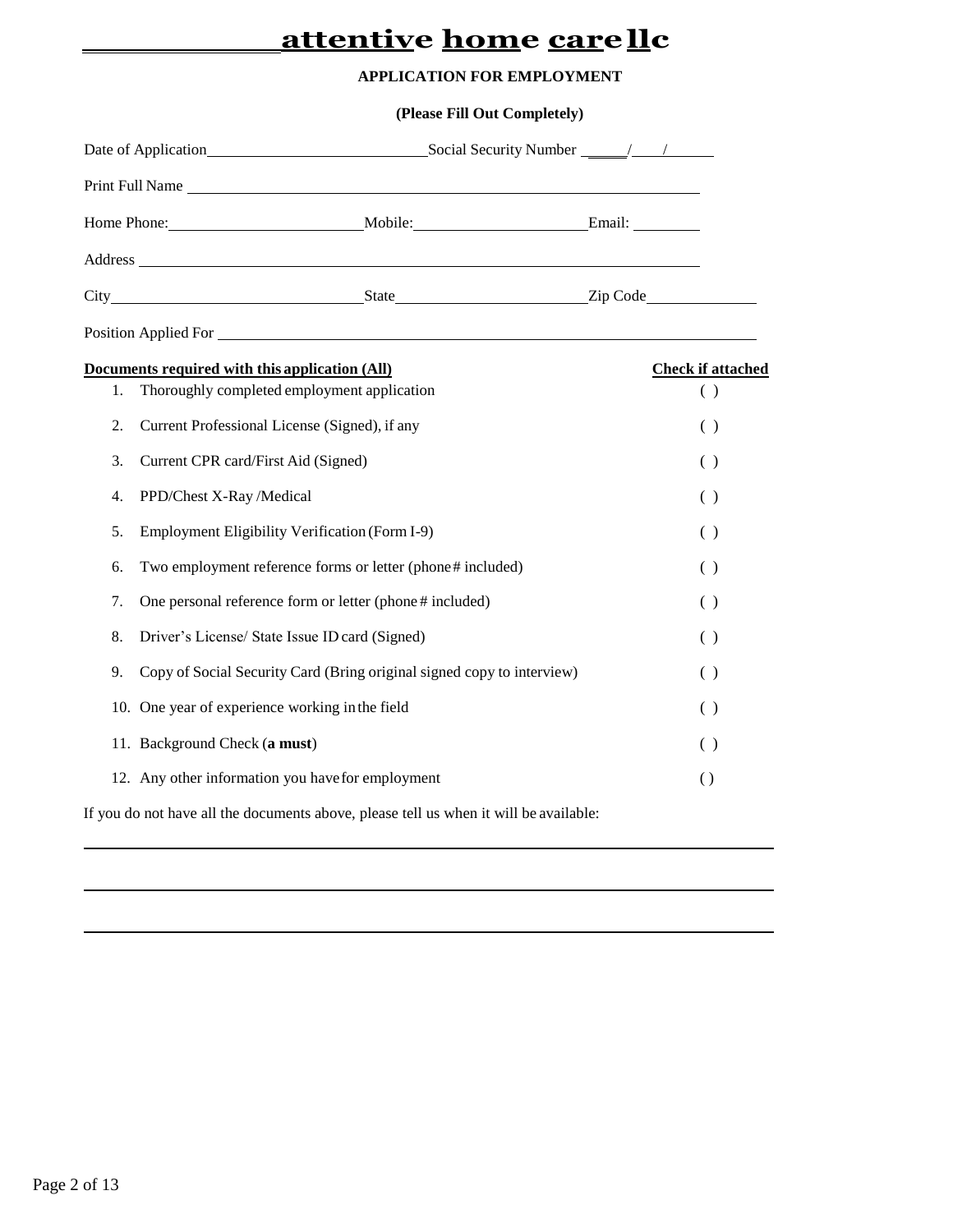### **attentive home care llc**

#### **EMPLOYMENT APPLICATION FORM**

| PART A: PERSONAL INFORMATION                                                                                                                         |                                          |               |                 |                                       |                 |               |                 |
|------------------------------------------------------------------------------------------------------------------------------------------------------|------------------------------------------|---------------|-----------------|---------------------------------------|-----------------|---------------|-----------------|
| Title: Mr. /Miss /Mrs.                                                                                                                               |                                          |               |                 | First Name:                           |                 | Last Name:    |                 |
| Other (Please specify)                                                                                                                               |                                          |               |                 |                                       |                 |               |                 |
|                                                                                                                                                      |                                          |               |                 |                                       |                 |               |                 |
|                                                                                                                                                      |                                          |               |                 |                                       |                 |               |                 |
|                                                                                                                                                      |                                          |               |                 |                                       |                 |               |                 |
| Home Address:                                                                                                                                        |                                          |               |                 |                                       |                 |               |                 |
|                                                                                                                                                      |                                          |               |                 | Correspondence Address (If different: |                 |               |                 |
|                                                                                                                                                      |                                          |               |                 |                                       |                 |               |                 |
|                                                                                                                                                      |                                          |               |                 |                                       |                 |               |                 |
|                                                                                                                                                      |                                          |               |                 |                                       |                 |               |                 |
| Home Telephone:                                                                                                                                      |                                          |               | Work Telephone: |                                       |                 |               |                 |
| May we contact you at work?                                                                                                                          |                                          | Yes/No        |                 |                                       |                 |               |                 |
| Are you a citizen of the United States? Yes/ No                                                                                                      |                                          |               |                 |                                       |                 |               |                 |
|                                                                                                                                                      |                                          |               |                 |                                       |                 |               |                 |
| If no, are you eligible to work in the United States? Yes/ No                                                                                        |                                          |               |                 |                                       |                 |               |                 |
|                                                                                                                                                      |                                          |               |                 |                                       |                 |               |                 |
| If you are under age 18, do you have an employment/age certificate? Yes ___ No _<br>Have you ever been convicted of a misdemeanor or felony? Yes/ No |                                          |               |                 |                                       |                 |               |                 |
|                                                                                                                                                      |                                          |               |                 |                                       |                 |               |                 |
| If yes, please explain the circumstances of the conviction.                                                                                          |                                          |               |                 |                                       |                 |               |                 |
|                                                                                                                                                      |                                          |               |                 |                                       |                 |               |                 |
|                                                                                                                                                      |                                          |               |                 |                                       |                 |               |                 |
|                                                                                                                                                      |                                          |               |                 |                                       |                 |               |                 |
|                                                                                                                                                      | <b>AVAILABLE HOURS (in HH:MM format)</b> |               |                 |                                       |                 |               |                 |
|                                                                                                                                                      | SUNDAY                                   | <b>MONDAY</b> | <b>TUESDAY</b>  | WEDNESDAY                             | <b>THURSDAY</b> | <b>FRIDAY</b> | <b>SATURDAY</b> |
| FROM:                                                                                                                                                |                                          |               |                 |                                       |                 |               |                 |
| TO:                                                                                                                                                  |                                          |               |                 |                                       |                 |               |                 |

| PART B: EDUCATION AND TRAINING                                        |           |           |               |
|-----------------------------------------------------------------------|-----------|-----------|---------------|
| High School Name and Address                                          | Dates     | Diploma   | Area of Study |
|                                                                       | Attended: | Received? |               |
|                                                                       |           |           |               |
|                                                                       |           | Yes No    |               |
|                                                                       |           |           |               |
|                                                                       |           |           |               |
|                                                                       |           |           |               |
| Colleges/Training Schools                                             | Dates     | Diploma   | Area of Study |
|                                                                       | Attended: | Received? |               |
|                                                                       |           |           |               |
|                                                                       |           | Yes No    |               |
|                                                                       |           |           |               |
|                                                                       |           |           |               |
|                                                                       |           |           |               |
| Professional trainings/ qualifications with dates and levels obtained |           |           |               |
|                                                                       |           |           |               |
|                                                                       |           |           |               |
|                                                                       |           |           |               |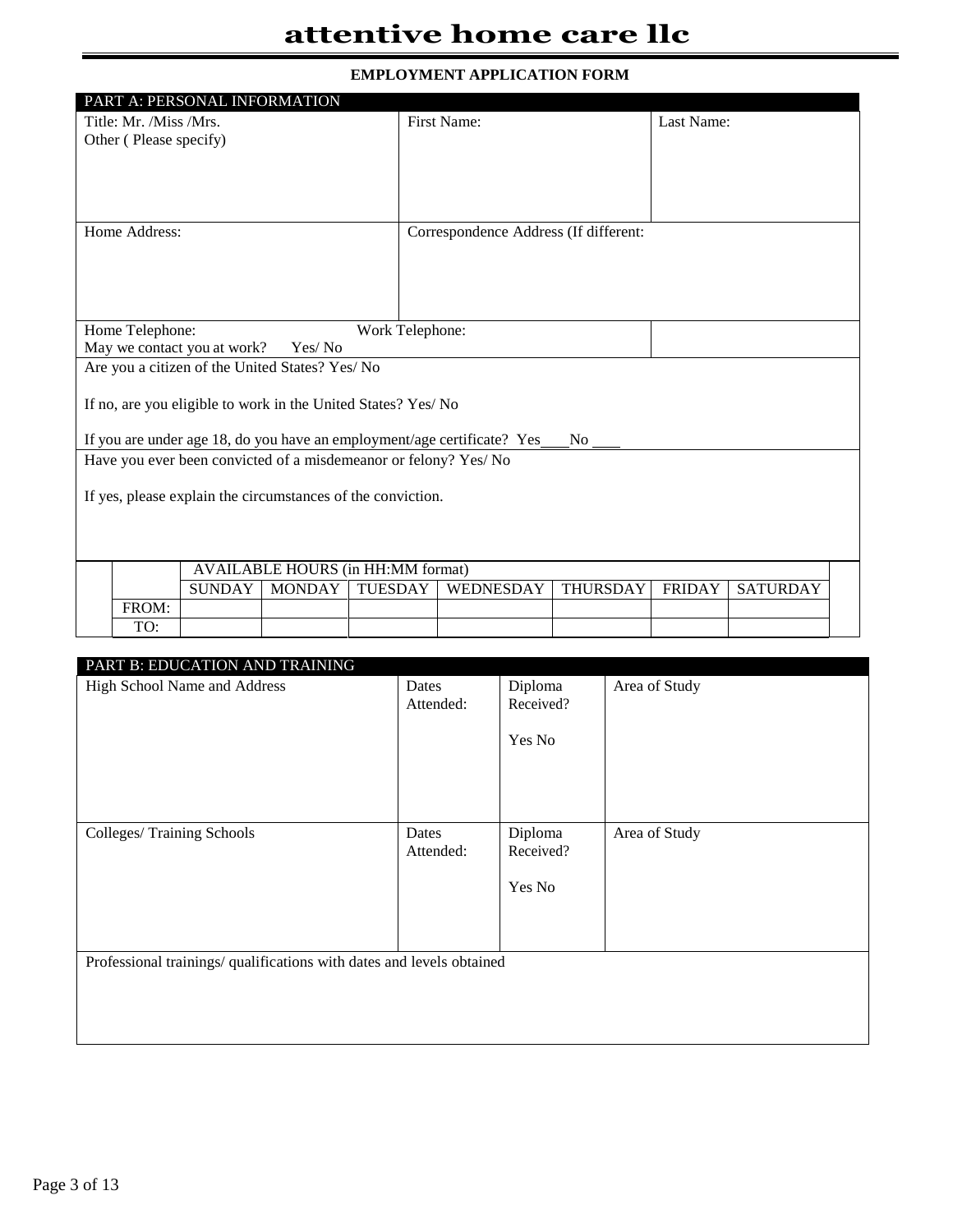### **attentive home care llc**

|                                                    | PART C: PRESENT AND PAST WORK HISTORY                                |                                  |                    |
|----------------------------------------------------|----------------------------------------------------------------------|----------------------------------|--------------------|
| Present or most<br>recent employer and<br>address: | Dates(month/year)                                                    | <b>Position Held and Duties:</b> | Reason for leaving |
| <b>Starting Salary:</b>                            |                                                                      | May we contact this employer?    | Yes/No             |
| <b>Ending Salary:</b>                              |                                                                      | If no, please indicate reason.   |                    |
| <b>WORK HISTORY</b>                                |                                                                      |                                  |                    |
|                                                    | Give details of your work history with the most recent listed first: |                                  | <b>ONE</b>         |
| Employer and<br>address:                           | Dates (month/<br>year)                                               | Position Held and Duties:        | Reason for leaving |
| <b>Starting Salary:</b>                            |                                                                      | May we contact this employer?    | Yes/No             |
| <b>Ending Salary:</b>                              |                                                                      | If no, please indicate reason.   |                    |
| WORK HISTORY                                       |                                                                      |                                  |                    |
|                                                    | Give details of your work history with the most recent listed first: |                                  | TWO                |
| Employer and<br>address:                           | Dates (month/<br>year)                                               | <b>Position Held and Duties:</b> | Reason for leaving |
| <b>Starting Salary:</b>                            |                                                                      | May we contact this employer?    | Yes/No             |
| <b>Ending Salary:</b>                              |                                                                      | If no, please indicate reason.   |                    |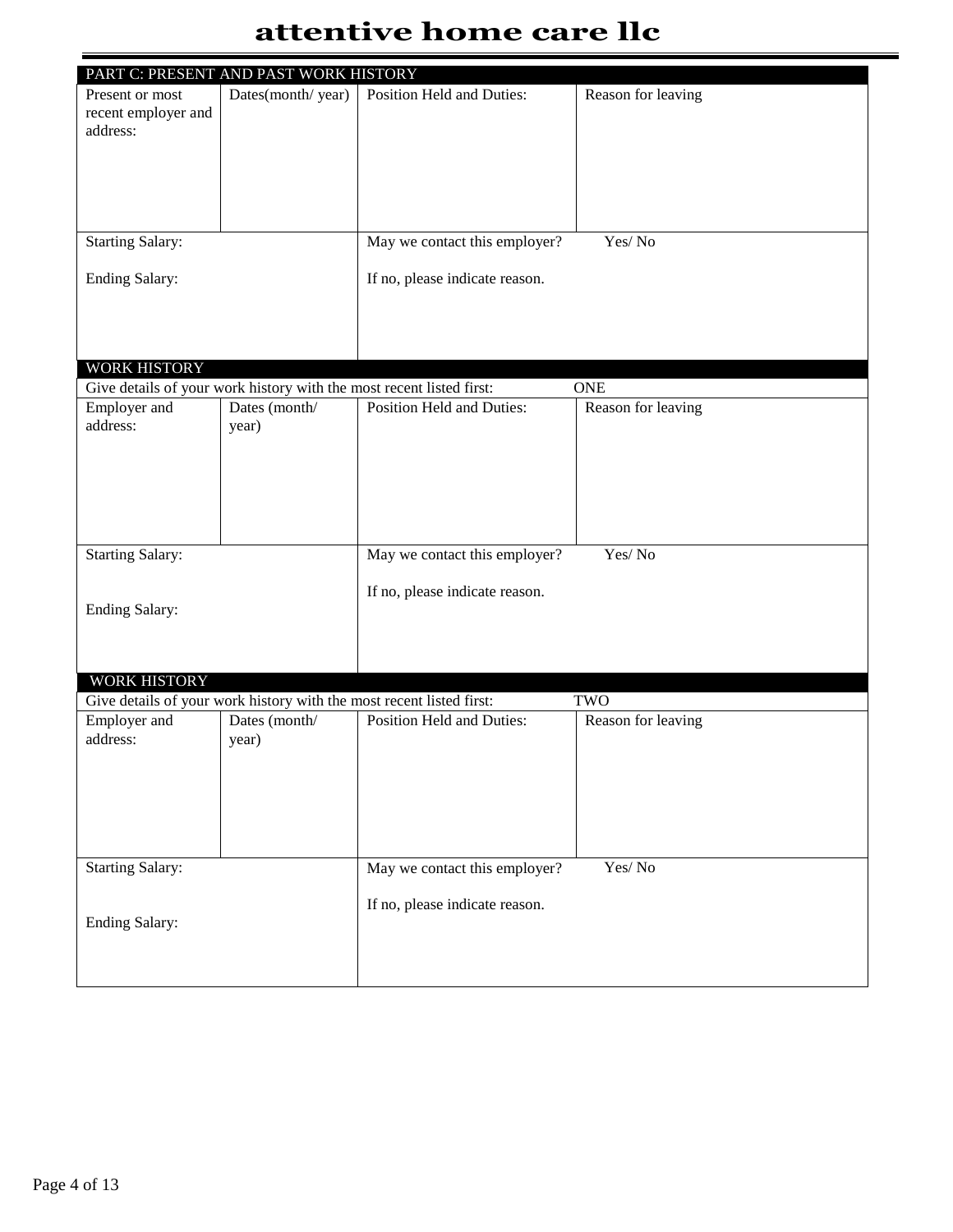#### PART D: SUPPORTING STATEMENT

Please indicate all relevant experience, skills and work history that relate to the job description of which you have applied. Please print clearly. All illegible entries will not be considered.

*(attach additional sheets if necessary)*

PART E: MEDICAL HISTORY

What absences due to illness have you had from work for the last two years?

Do you have any illness that will present you from performing the duties of the position of which you have applied? Yes/ No

If yes, please indicate

Can you lift a weight of seventy pounds? Yes/ No

#### PART F: REFERENCES

Please list three character references of which we may contact.

| Name                                                                                                                        | Relationship | <b>Years of Affiliation</b> | Telephone number |
|-----------------------------------------------------------------------------------------------------------------------------|--------------|-----------------------------|------------------|
|                                                                                                                             |              |                             |                  |
|                                                                                                                             |              |                             |                  |
|                                                                                                                             |              |                             |                  |
|                                                                                                                             |              |                             |                  |
|                                                                                                                             |              |                             |                  |
|                                                                                                                             |              |                             |                  |
|                                                                                                                             |              |                             |                  |
|                                                                                                                             |              |                             |                  |
|                                                                                                                             |              |                             |                  |
| PART G: DECLARATION                                                                                                         |              |                             |                  |
|                                                                                                                             |              | , on the date of            |                  |
|                                                                                                                             |              |                             |                  |
| hereby certify that all information included in the above application is true and valid to the best of my knowledge. I also |              |                             |                  |
| understand that misrepresentation or falsification of the information provided above will result in my immediate            |              |                             |                  |

disqualification from the selection process and dismissal from any position appointed to by the Agency after discovery.

Name: Date: Date: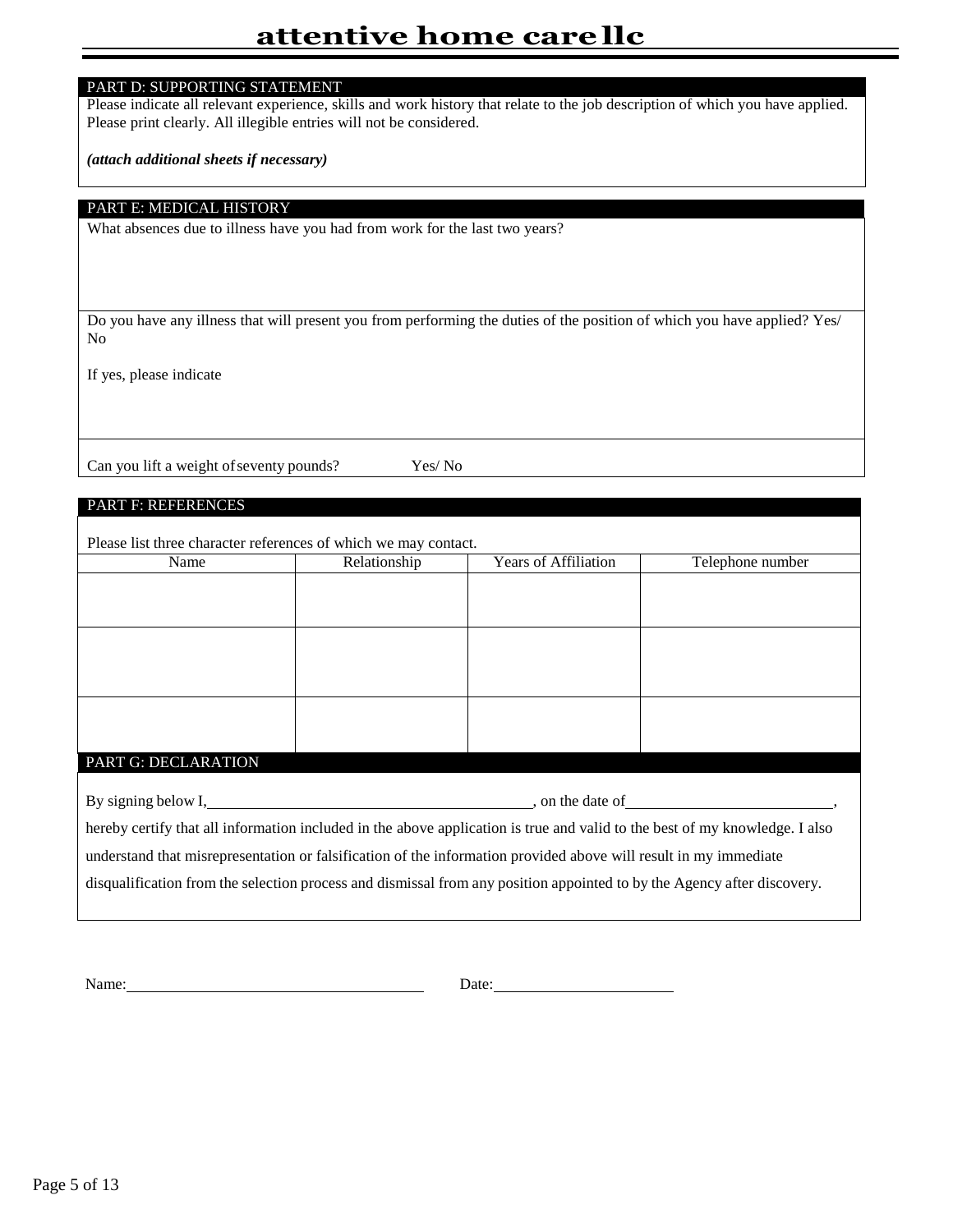#### **CONFIDENTIAL AGREEMENT**

#### *READ CAREFULLY AND SIGN BELOW IF YOU AGREE TO THESE TERMS OF EMPLOYMENT*

I agree that except at the request and for the benefit of **ATTENTIVE HOME CARE LLC.** I will not disclose to anyone or use for my own purposes any of **ATTENTIVE HOME CARE LLC** confidential or proprietary information, either during or after my employment. I understand and agree that **ATTENTIVE HOME CARE LLC** bidding, costs, pricing and marketing information and techniques, customer names and information, and employee name and information are confidential and proprietary to **ATTENTIVE HOME CARE LLC.**

I certify that this application contains no willful misrepresentation or falsifications and that this information given by me is true and complete to the best of my knowledge and belief. I authorized **ATTENTIVE HOME CARE LLC** to contact all sources to verify the information on this application. I understand that any falsification, misrepresentation or fraudulent information provided by me in connection with my application for employment is sufficient grounds for withdrawal of an employment offer or immediate discharge.

I understand that this application is not a contract of employment.

I authorize and request my former employers, references, and educational institutions which have information about me, to give **ATTENTIVE HOME CARE LLC** any and all information and opinions about me in their possession and which may lawfully be disclosed. I hereby waive written notice of such release of information and opinions, and release such former employers, references, and educational institutions from any liability or claim relating to such release of information and opinions. I also authorized and request federal, state, and local governmental agencies to release to **ATTENTIVE HOME CARE LLC** any information requested, concerning any criminal convictions on my record. A photocopy of this signed authorization and waiver shall be valid as an original.

| Signature of applicant:<br>Jate <sup>.</sup> |  |
|----------------------------------------------|--|
|----------------------------------------------|--|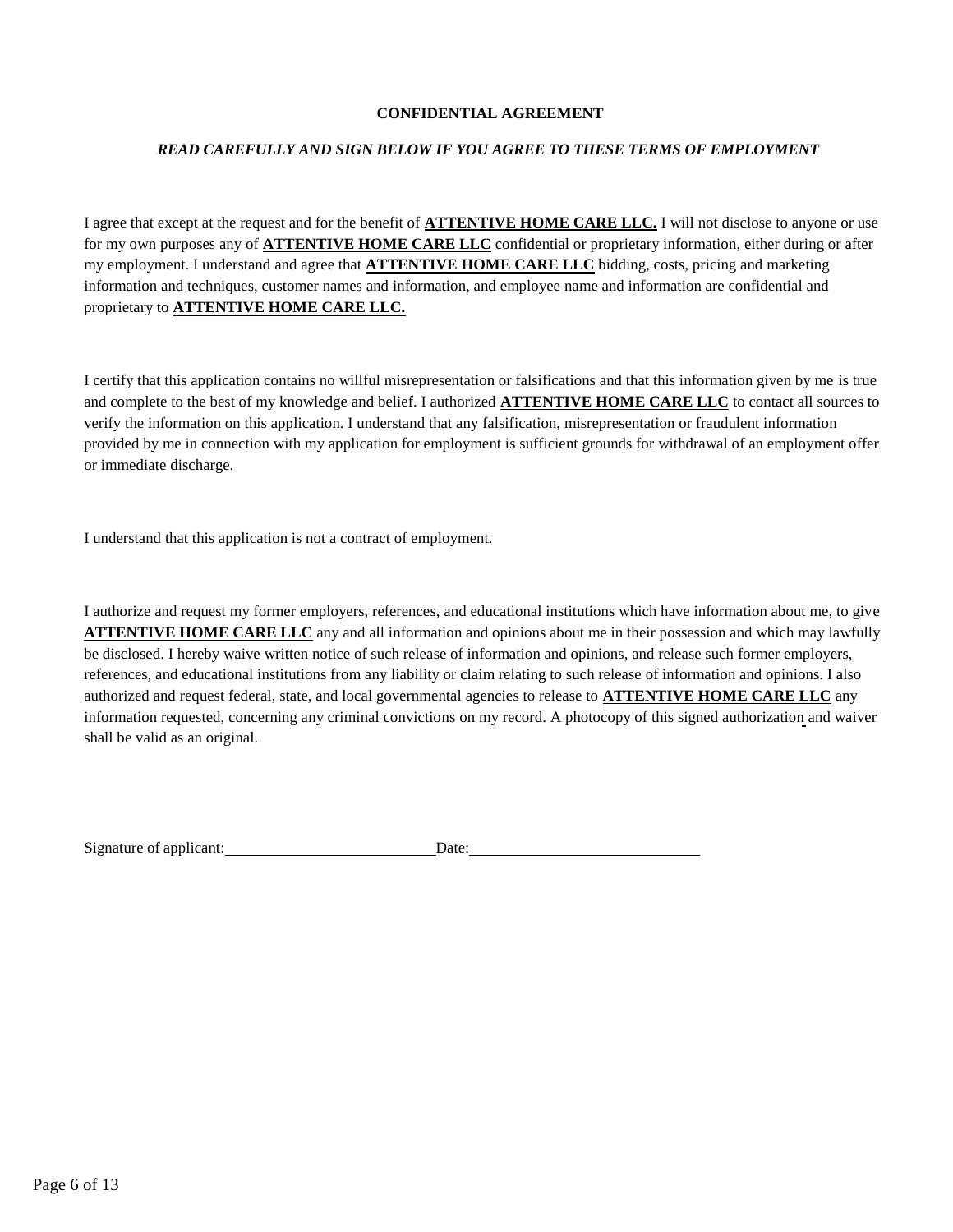#### **CONFLICT OF INTEREST**

I acknowledge that I have read the company policy statement concerning conflict of interest and I hereby declare that neither I, nor any other business to which I may be associated, nor, to the best of my knowledge, any member of my immediate family has any conflict between our personal affairs or interests and the proper performance of my responsibilities for the company that would constitute a violation of that company policy. Furthermore, I declare that during my employment, I shall continue to maintain my affairs in accordance with the requirements of said policy.

Signature of Applicant Date

#### **RELEASE OF INFORMATION**

I hereby authorize all prior employers, schools, credit bureaus, Social security Administration. Law enforcement agencies and investigative agencies to give **ATTENTIVE HOME CARE LLC** any and all information concerning my previous employment and any pertinent information they may have personal or otherwise, concerning my qualifications for the position applied for. I release to **ATTENTIVE HOME CARE LLC** and all its employees form all liability for any damage that may result from furnishing information to **ATTENTIVE HOME CARE LLC.** I also release **ATTENTIVE HOME CARE LLC** and all its employees from all liability for any damage that may result from reliance on the information furnished. I understand that if a consumer investigative report is requested, I have the right under the Fair Credit Reporting Act to request in writing, within a reasonable time, a complete and accurate disclosure of the nature and scope of the investigation. This written request should be addressed to the location where this application is filed.

| Full Name (Please Print) | Social Security Number |  |
|--------------------------|------------------------|--|
|                          |                        |  |
|                          |                        |  |

| Signature of Applicant | )ate: |  |
|------------------------|-------|--|
|                        |       |  |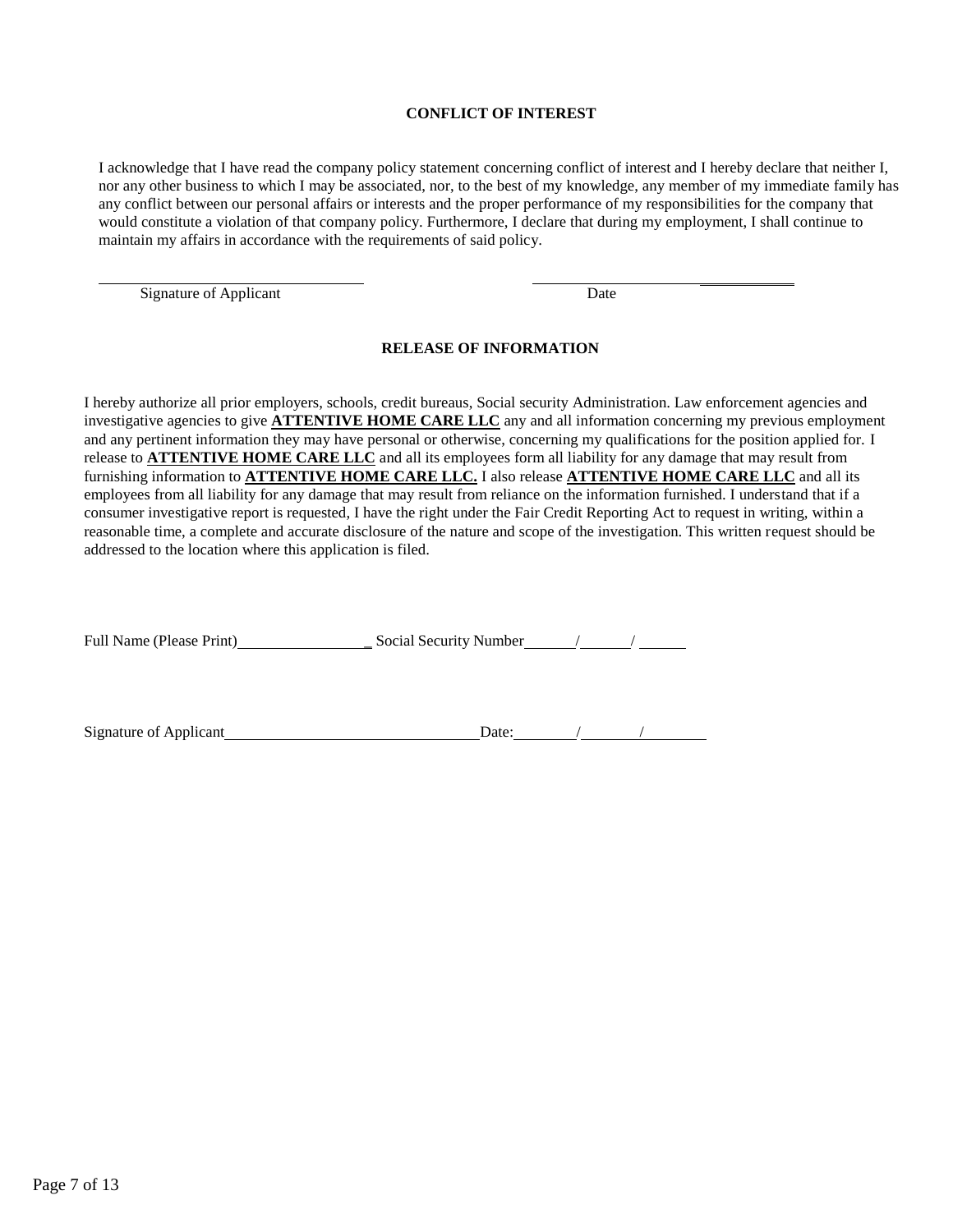#### **attentive home care llc**

#### **INDEPENDENT CONTRACTOR AGREEMENT**

I acknowledge to ATTENTIVE HOME CARE LLC that I am an Independent Contractor by virtue of my training, occupation, and job responsibilities. ATTENTIVE HOME CARE LLC obtains a position for me ona contractual basis as an independent contractor.

I recognize as an independent contractor, it is my personal responsibility to carry any and all insurance to protect me from any injury that I may cause to others in the course of my work. Accordingly, I recognize that ATTENTIVE HOME CARE LLC will not be carrying any insurance for my protection, and therefore, I will not make any claims upon ATTENTIVE HOME CARE LLC for any injuries that I might sustain in the performance of my duties and will hold harmless and indemnity that ATTENTIVE HOME CARE LLC for any suit or claims against that ATTENTIVE HOME CARE LLC by any third party for damages sought by such third party for any injury that I may have caused or contributed. Since am not an employee of ATTENTIVE HOME CARE LLC nor of the person or company for which ATTENTIVE HOME CARE LLC obtains workassignment on my behalf as an independent contractor, I hereby agree to be solely responsible for all my Social Security, Federal and State tax liabilities, and as such I direct that ATTENTIVE HOME CARE LLC not withhold any amounts for Social Security or taxes from any compensation as an independent contractor. 1 further waive and release ATTENTIVE HOME CARE LLC from any responsibilities now in the future in regards to tax liabilities, city, state and federal.

Contractor Signature/Date Agency Rep. Signature/Date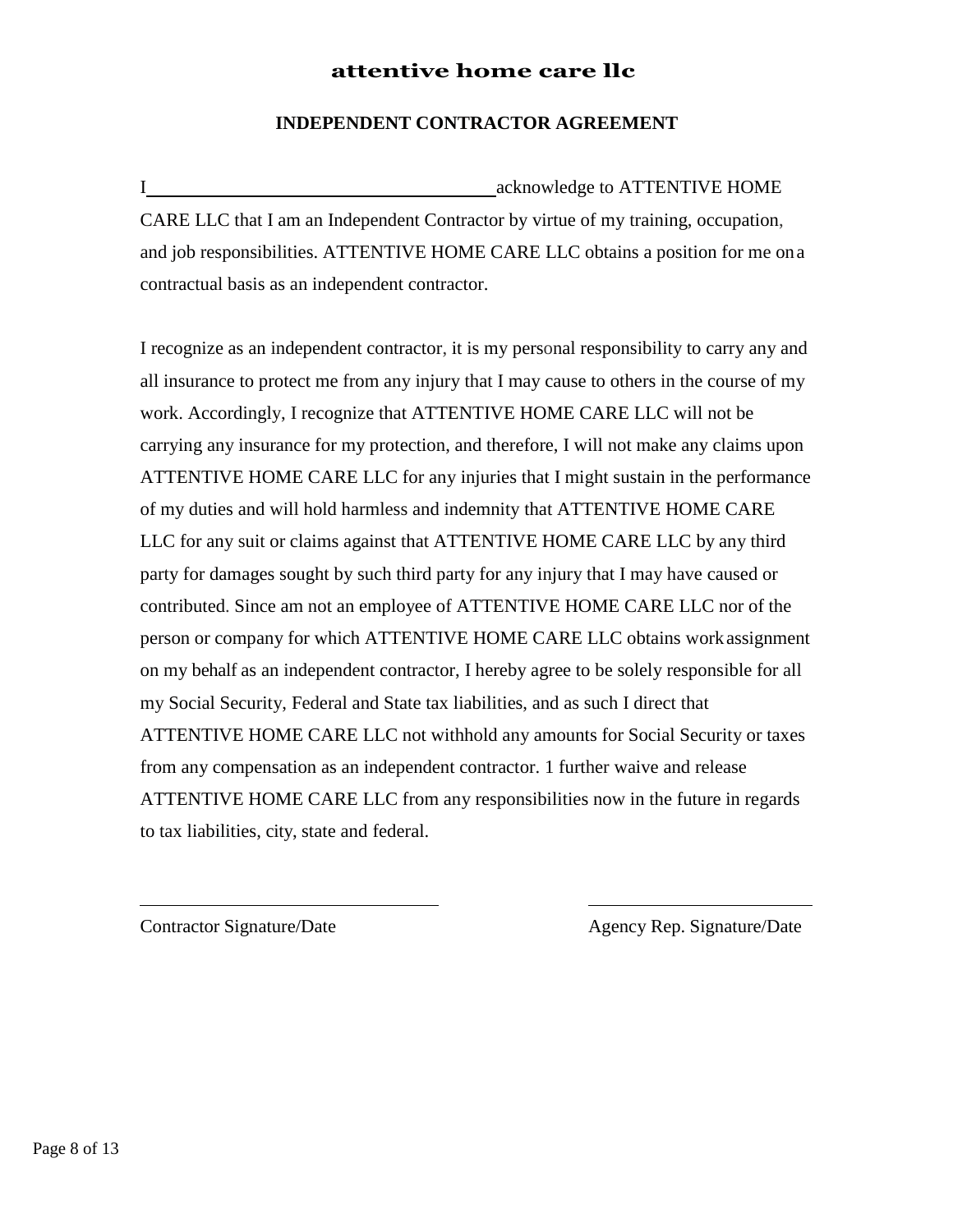#### **MEDICATION TECHNICIAN JOB DESCRIPTION**

#### **POSITION TITLE:**

Medication Technician

#### **REPORTS TO:**

DON/RN Supervisor

#### **POSITION SUMMARY**

The Medication Technician is assigned to specific clients by the Registered Nurse or other appropriate professional, performs personal care services with medication administration for clients as necessary to maintain their personal comfort and accurately report client responses to treatments under the direction of a Registered Nurse.

#### **QUALIFICATIONS**

- Successful completion of a formal certification training program and/or a written skills test and competency evaluation.
- Be at least eighteen (18) years of age.
- Minimum of one (1) year work experience in a supervised setting, preferably health carefacility.
- Demonstrated ability to read, write, and follow a written Plan of Care.
- Good verbal, written, and interpersonal skills.
- Current **MD State** Medication Technician License.
- Current CPR Certification.
- Successfully pass a Criminal background check (CJIS)

#### **JOB DUTIES**

- 1. Performs simple procedures as an extension of nursing care under the direction and supervision of the nurse.
	- Range of motion exercises
	- Assistance in ambulation or exercises
- 2. Performs personal care activities, including but not limited to:
	- **Bathing**
	- Shampooing
	- Skin care/nail care
	- Oral hygiene
	- Shaving
	- **Dressing**
- 3. Performs household services essential to health care at home, including but not limited to: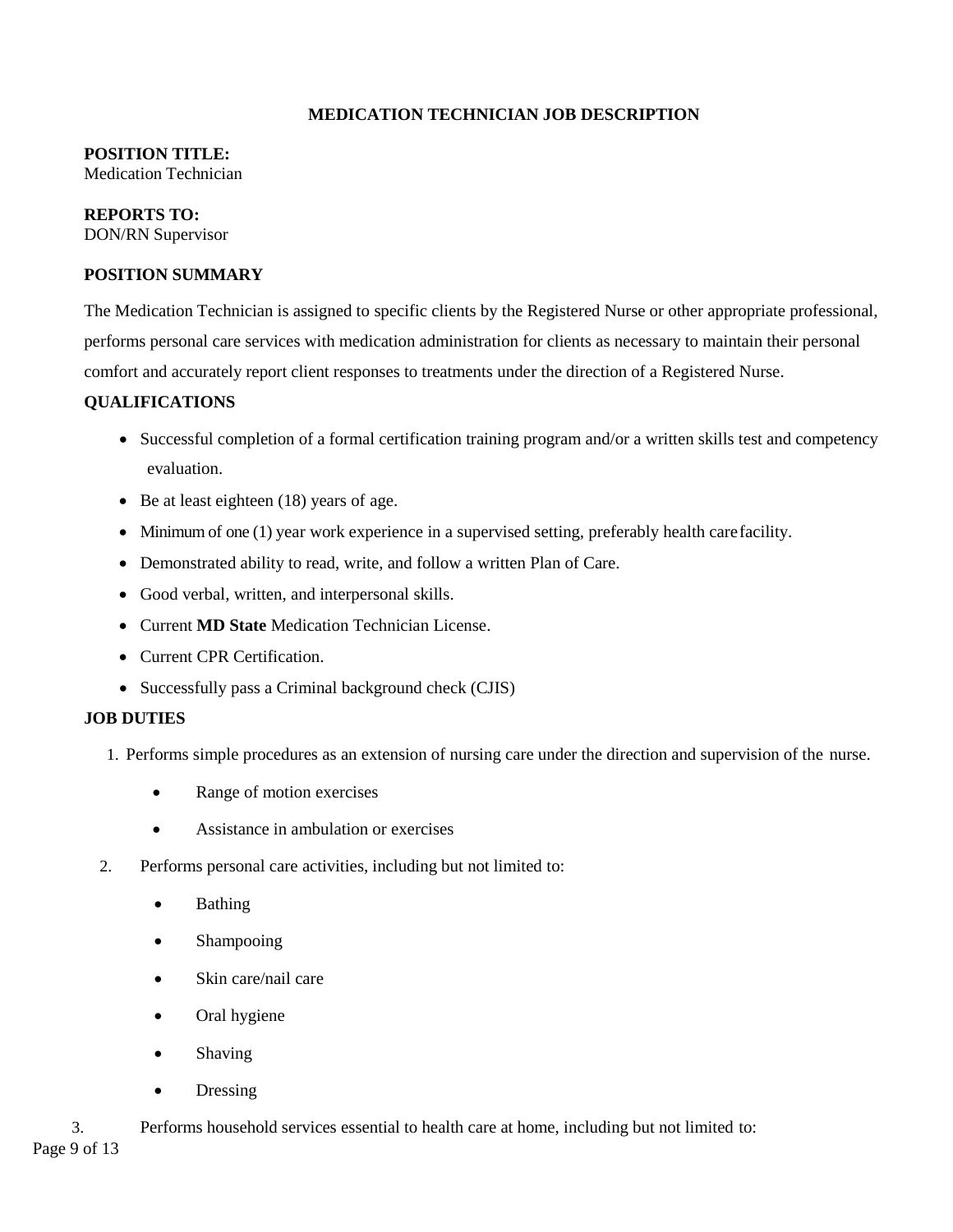Page 10 of 13

- Meal preparation/feeding
- Laundry
- Light housekeeping
- 4. Performs administration of medications as prescribed by a physician underthe supervision of the Registered Nurse and documents inMAR.
- 5. Reports any observed or reported changes in the client's condition and/or needs to the Registered Nurse. Follows reporting guidelines in the Care Plan.
- 6. Documents care provided and completes the forms required for the client's records. Completes the appropriate records to document care given and pertinent observations. Submits documentation per Agency requirements—at least weekly.
- 7. Promotes personal safety and a safe environment for clients by observing infection control practices, following Agency guidelines, and reporting unsafe situations to the Supervisor/Case Manager.
- 8. Demonstrates safe practice in the use of equipment. Does not use equipment until orientation about its operation has been provided. Notifies supervisor of educational needs.
- 9. Communicates effectively with all members of the interdisciplinary team through verbal reports, participation in staff meetings, and team conferences, as requested.
- 10. Maintains confidentiality in all aspects of the job.
	- 11. Attends in-service programs to meet compliance requirements.
	- 12. Identifies learning needs to Agency supervisor.
	- 13. Performs other related duties and responsibilities as deemed necessary.

I have read and understand the above job description of the Certified Medication Assistance.

Medication Technician Name & Signature Date

Rep. Name & Signature Date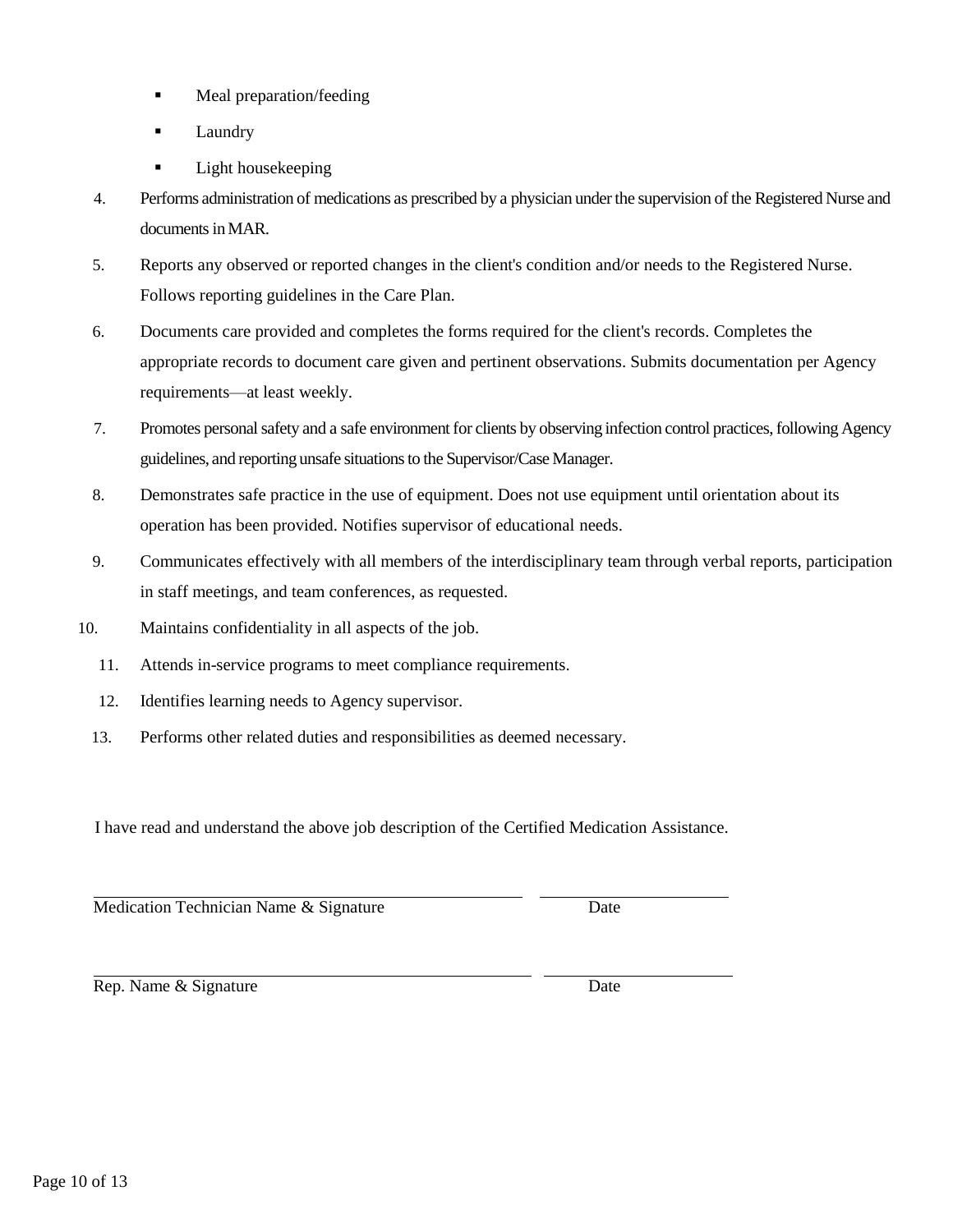#### **CNA/GNA JOB DESCRIPTION**

#### **POSITION TITLE**: CNA/GNA

#### **REPORTS TO** DON/RN Supervisor

#### **POSITION SUMMARY**

Responsible for providing routine daily nursing and personal care services to clients, according to the Certified Nursing Aide assignment and in accordance with our established nursing care procedures, and as may be directed by the Registered Nurse.

The CNA/GNA is responsible to the Director of Nursing/RN Supervisor. In being assigned to a home, the CNA/GNA is responsible to the assigned home under the direct supervision of the RN, for providing quality care.

#### **QUALIFICATION**:

- High school graduate or GED equivalent
- Minimum of one (1) year recent experience in a homecare setting within a period of two (2) years.
- CNA /GNA Certificate in the **State of MD**
- Proficient in the English Language
- Good verbal and written skills
- Current First Aid and CPR
- Current: Health Certificate (within the past 12 months)
- MMR (immunization record or current titer level)
- PPD/C chest X-ray (within the past 12 months)

#### **JOB DUTIES**

The CNA/GNA is responsible to the family member and client. The CNA/GNA is under the direct supervision of the RN for providing quality care by:

- Providing personal care and assisting with hygiene, including necessary baths, oral hygiene, and shampoo and changing bed lines.
- Assisting with all activities of daily living such as meal preparations, and light housekeeping
- Rendering patient care based on the developed nursing care plan
- On-going assessment or observing, reporting, and recording or document over changes in client's condition such as experiencing withdrawal, and implements nurse and physician orders and reporting problems in a timely manner to the appropriate person
- Takes and records temperature, pulse, respiration and blood pressure with appropriate skills and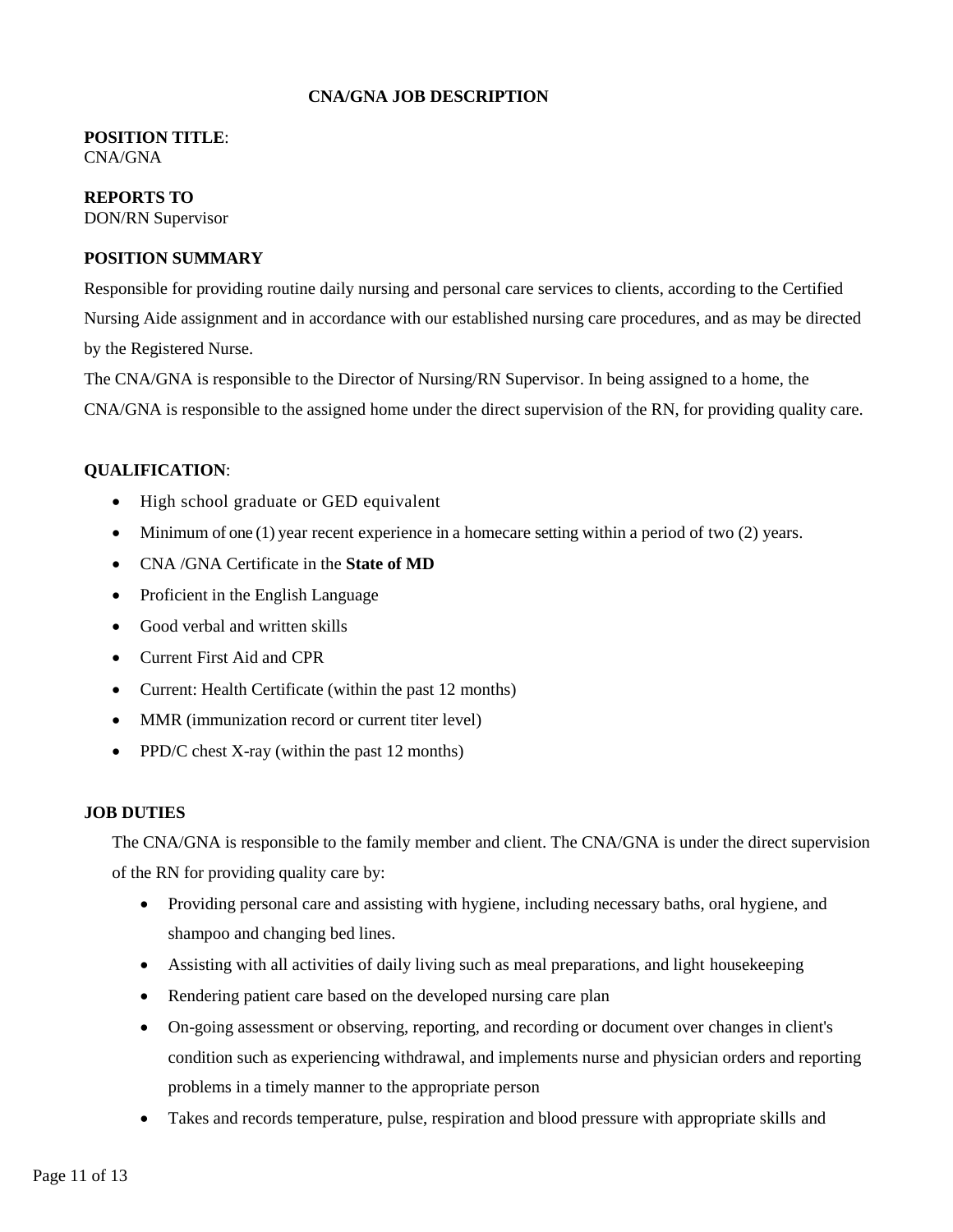competency

- Maintaining cleanliness of assigned client and work area
- Functioning in an effective manner in emergency situations
- Carrying out basic patient care procedures safely, accurately and according to agency protocol
- Report all complaints and grievances made by the client
- Report and document all incidents report in a timely manner
- Use only authorized abbreviations established by the family/ facility when recording information
- Supporting health teaching and patient care delivered by licensed nursing personnel
- Performing tasks and/ or interacting with client, families, staff and other personnel in a courteous, honest and compassionate manner
- Documenting accurate basic information and date on appropriate forms
- Running errands and driving client to doctor's appointment
- Works effectively with the nursing team to assure they have adequate information to provide appropriate care
- Attends and participates in regularly scheduled meetings and in-service training.
- Pursues continuing educational opportunities
- Responsible for participation in Quality Management Plan to assist in identifying and correcting problem areas, and/or the improvement of services
- Notify the RN when late or absent from work
- Communicates effectively and professionally
- Performs related duties as assigned

#### **KNOWLEDGE, SKILLS AND ABILITIES**

- Comprehensive knowledge of nursing care
- Ability to maintain detailed records
- Ability to establish and maintain positive, professional relationships
- Ability to collect laboratory specimen if necessary and needed

#### **PHYSICAL REQUIREMENTS**

- Must be able to move intermittently or documentation of good physical condition to allow standing, bending, stretching, walking, pulling, pushing, and lifting, able to lift a minimum of 50 lbs., push, and pull light to moderate loads throughout the workday
- Must be able to speak the English language in an understandable manner